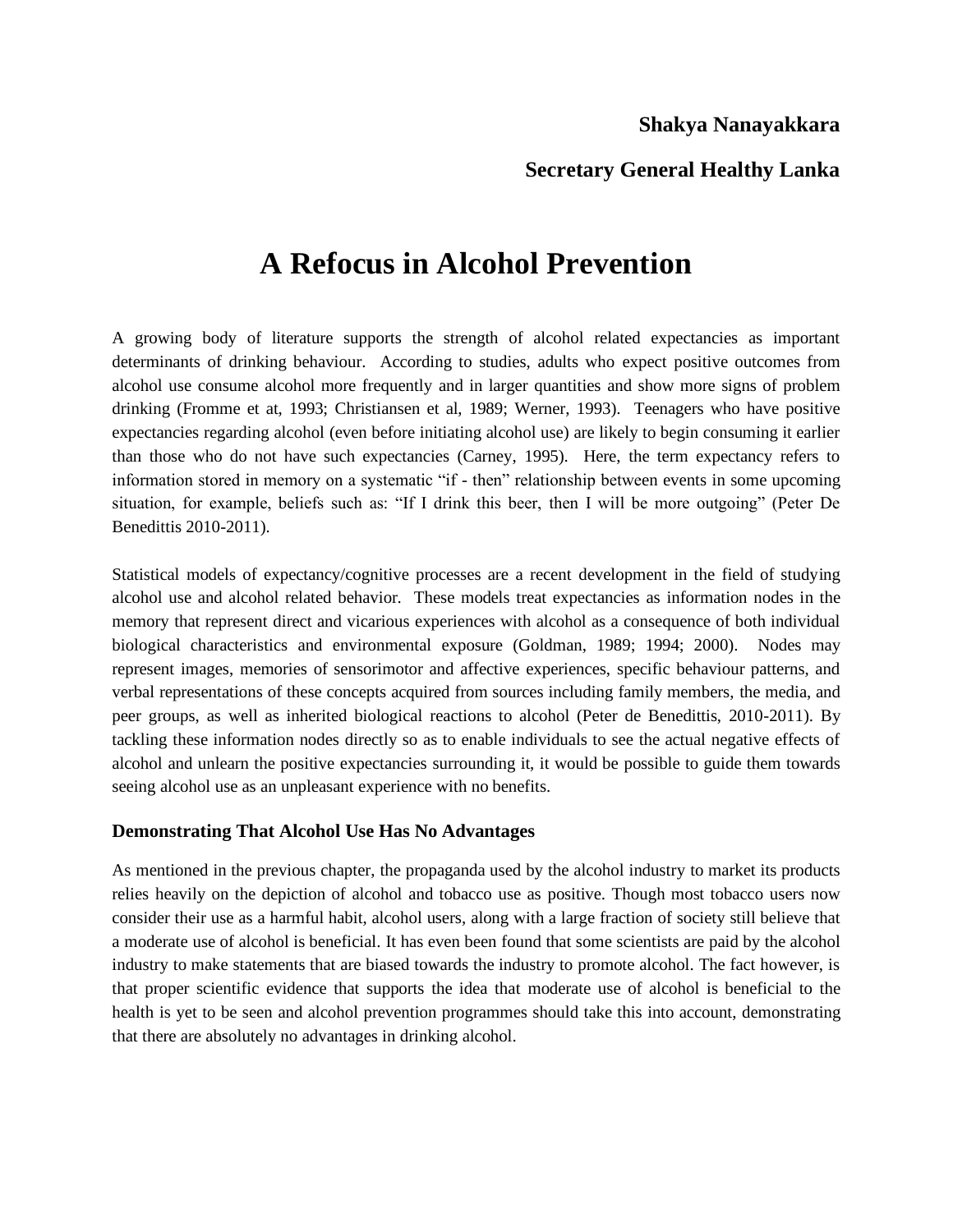#### **Changing Social Reality**

The main reason that people initiate and continue alcohol use, despite its well known harmful effects, is its positive image, or the widespread perception that alcohol is fashionable and attractive. Challenging and changing this positive image is then essential in a programme that aims at preventing the use of alcohol. As the creation of the image of alcohol is purely a social phenomenon, its reversal too has to be through social change and it is necessary when implementing prevention programmes to employ an approach that is based on or takes into account, the socio-cultural background of the community. Here, it is also important to take into account the diversity among communities as the influencing factors that promote alcohol and other drugs may vary from culture to culture. Therefore, when planning a prevention strategy one must understand the culture within the community in which the programme is to be implemented and to clearly identify the cultures that that promote alcohol and other drugs.

Programmes should therefore examine and identify the rituals, symbolic meanings, and other social learning influences which lead to the alcohol experience being perceived as positive. They should also work towards changing notions that show alcohol as an unusual or exciting substance, as either extremely positive or negative, for instance "alcohol is great but dangerous" to notions that show alcohol as more neutral or ordinary such as "alcohol is no big deal". This is essential in transforming the image of alcohol from being perceived as something that is extraordinary and awe inspiring to something that is common and uninteresting and therefore arouses no special interest.

Young people would feel more inclined to use alcohol if they are influenced by a person whom young people may see as admirable and strive to emulate such as an alcohol using parent, celebrity, or role model. Alcohol may also be seen as a status symbol if it is used by powerful and influential persons, especially if the alcohol used happens to be an expensive type such as whisky or wine. This view of alcohol as a status symbol or the use of alcohol as an act of high society and sophistication could be a major motivating factor to young people to use alcohol.

Peer groups play an important role particularly during adolescence and early adulthood. To young people, the peer group is typically a group with which they could identify, share common ideas and views, and based on which they could form their identities. A teenager or young adult typically feels a strong sense of solidarity with his/her peer group, greatly fears being alienated from it, and therefore strives hard to blend in with the other members of the group. The behaviour of the peer group often reflects the tendency to show a sense of maturity or rebelliousness characteristic of adolescence and early adulthood. In a situation where alcohol is seen as a symbol of power, influence, and sophistication, those who claim to have experience using alcohol may gain higher status within the group. Peer groups generally include a 'group leader', a member of the group stronger, more experienced, and more powerful than the others, who sets trends for other members of the group and whom the other members treat with respect. The group leader is never challenged and is admired and emulated by the members of the group. Therefore, where alcohol is seen as a symbol of power, the alcohol using group leader would gain special respect from the other members of the group, and would, in a setting in which alcohol is used, hold command over the non-users who would be seen as "less experienced". The members of the peer group who do not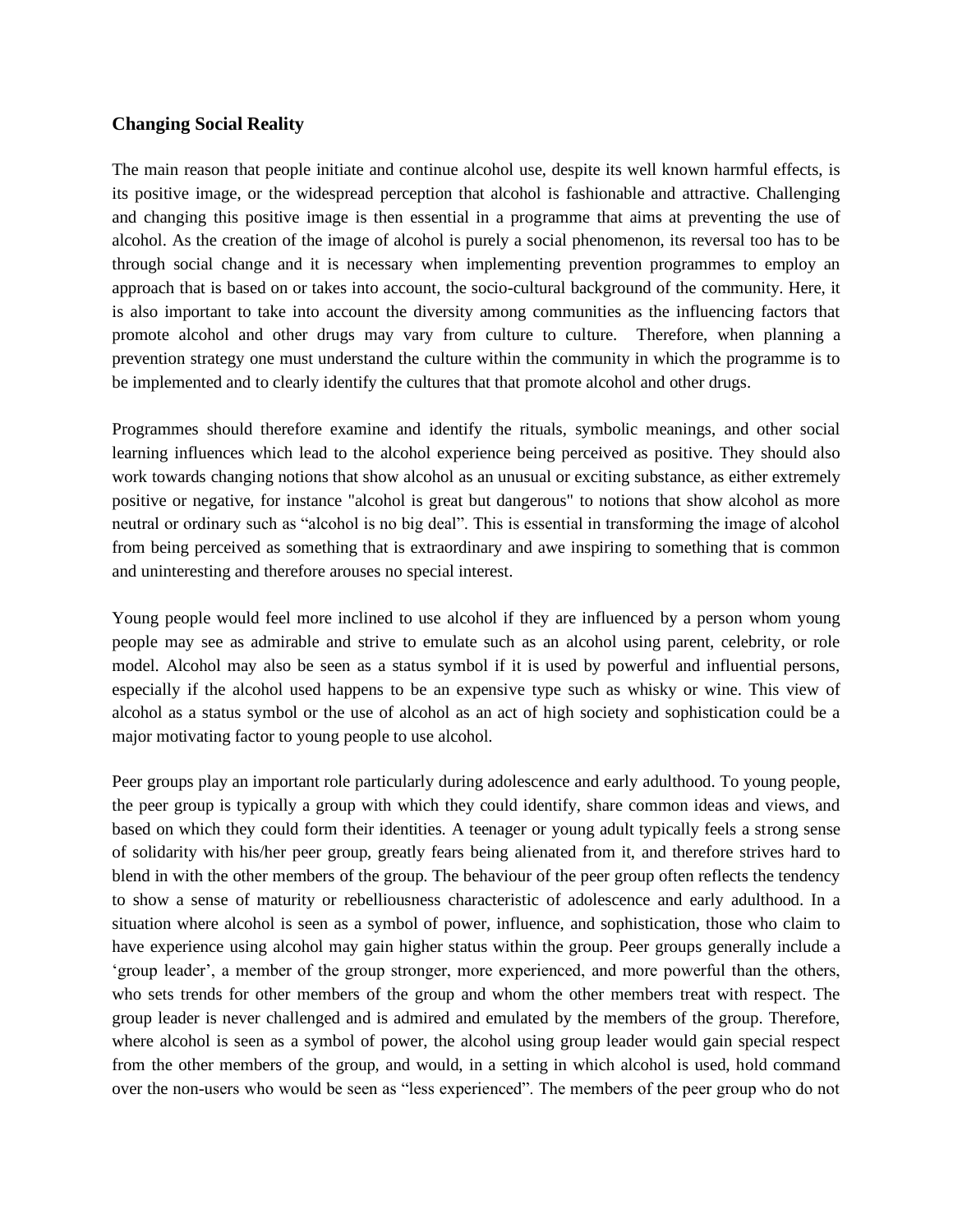use alcohol would be treated as those of lower status in comparison to other group members that use alcohol and would be made to perform menial tasks such as providing drinking glasses and boxes of matches, and serving "bites" or savoury snacks to the more powerful, alcohol using members. Alcohol using members of the peer group would also treat the non-users as objects of amusement in that the latter would be subjected to being teased and ridiculed for the entertainment of the former.

### **Deglamorizing Alcohol Use**

Most positive social beliefs concerning alcohol use are in reality, misconceptions. These beliefs, known as alcohol expectancies, play a major role in promoting the use of alcohol. In a setting in which alcohol is widely used, a permissive environment is created in which users are able to act irresponsibly without being held accountable for their actions. Here, any blame for the adverse consequences of such behaviour would be placed on the alcohol thereby exonerating the user. Many social beliefs concerning alcohol are also centered on the ritualistic behaviours associated with alcohol use that serve to add glamour to both, the substance and the act of using it. The overt and covert methods of advertizing alcoholic beverages play a major role in glorifying these rituals and making alcohol appear more attractive.

Due to social beliefs, those who refrain from consuming alcohol in a setting in which alcohol is used would be considered meek, timid, weak, or miserly and those who use alcohol would be viewed more positively. Taking these factors into account, when working towards prevention, changing the social reality related to alcohol or drug use is more important than providing insight on the substances. Care must also be taken in the messages being communicated through the prevention programmes as it has been found that some incorrect prevention messages tend to further fuel the existing false beliefs or to create new misconceptions regarding alcohol and drugs. Prevention programmes should aim at creating a social Milieu that ridicules alcohol use and sees it as unattractive, uninteresting and unpleasant, even at an optimum level and should strive to ensure that the use of alcohol will be seen as a foolish, unglamorous, and bizarre activity.

#### **Alcohol Preventive Education Programmes**

Perhaps the best approach to take when designing prevention programmes would be to base them on a group learning process. Despite being time consuming, the process of encouraging users to participate in group sessions is effective in bringing about behavioural change as it encourages free communication by which participants are able to openly express their ideas and experiences with others in a similar condition without the fear of being judged. Programmes must also be designed in a way that they would progressively demystify and deglamourize alcohol and the alcohol using environment and the users receiving treatment should be given full control of their own progress.

Special attention must also be paid to the messages on alcohol communicated to the participants of the programme. Rather than arousing concern on the negative effects of alcohol, the messages given should